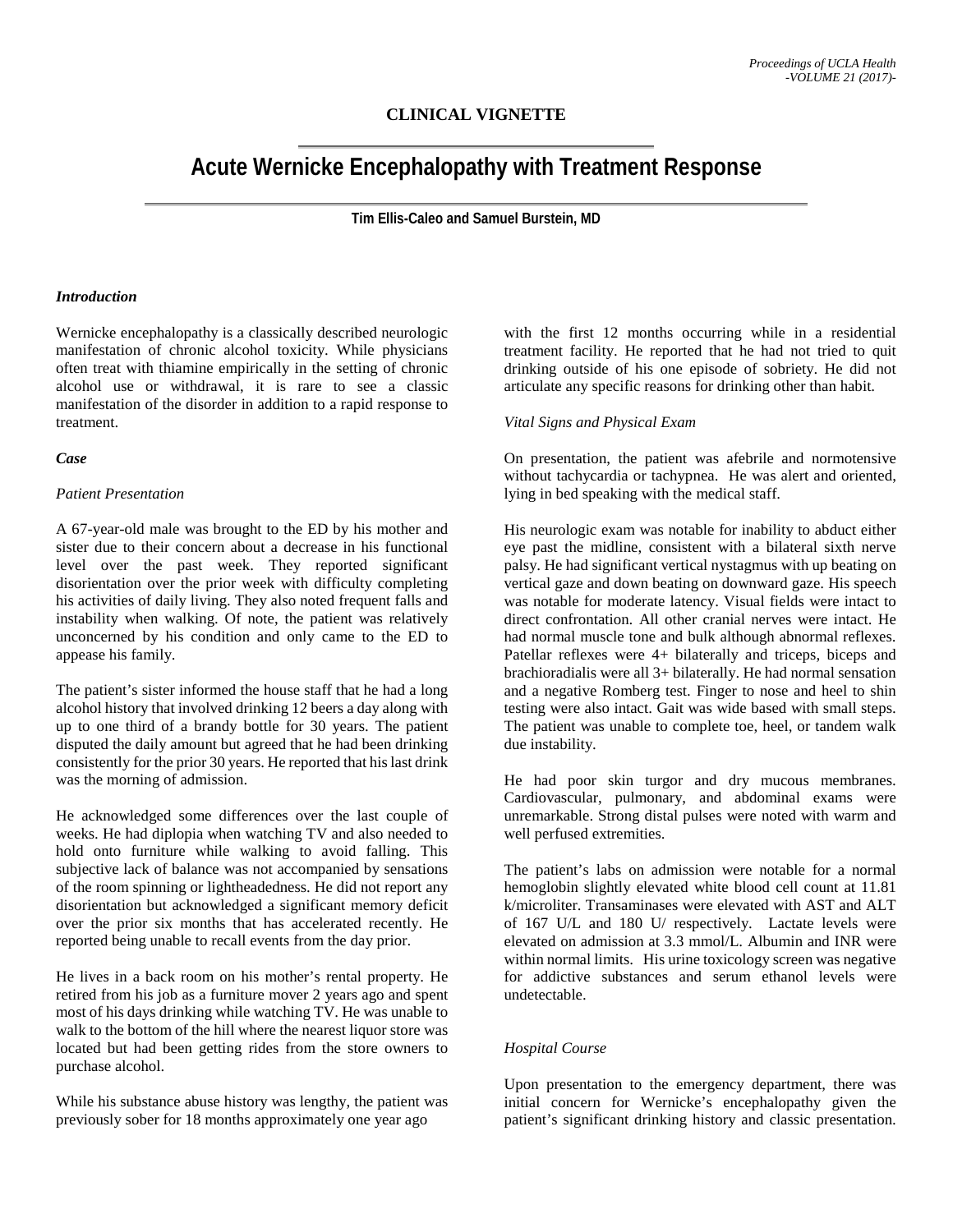There was also significant concern for potential alcohol withdrawal given his undetectable serum ethanol level.

He was initially treated with intravenous thiamine and normal saline while in the emergency department. Intracranial hemorrhage was thought unlikely based on clinical presentation. While in the ED, CT scan was read, showing lack of acute hemorrhage. MRI was pending and the patient was admitted to a monitored general medicine bed where he received intravenous thiamine 500 mg every 8 hours with maintenance half normal saline. It was thought that his elevated liver enzymes were most likely due to alcohol, though not elevated in the typical two to one ratio of AST over ALT.

His neurologic deficits persisted when admitted to the floor and consisted of a bilateral lateral rectus palsy preventing the patient from abducting either eye past midline. It was felt that the diplopia was a result of other subtle cranial nerve deficits interfering with ocular coordination.

Magnetic resonance imaging of the brain showed subtle symmetric restricted diffusion defects along the posteromedial and medial aspects of both thalami and bilaterally within the hypothalamus. There was also a subtle increase in the T2 signal of the mammillary bodies. There was no intracranial hemorrhage or mass effect.

On exam, the following morning at 6AM, the bilateral rectus palsy was still apparent. However, upon reexamination on rounds 5 hours later, the bilateral rectus palsy had completely resolved with the patient able to abduct both eyes past midline. A mild horizontal bilateral nystagmus was now visible with the ability to abduct eyes bilaterally. He did not have any signs of alcohol withdrawal overnight and did not need treatment with benzodiazepines.

## *Discussion*

Wernicke encephalopathy (Wernicke encephalopathy) is common even if not formally diagnosed, with 1.3% of autopsies worldwide showing signs of the disease. <sup>1</sup> The four cardinal signs include: cerebellar dysfunction, dietary deficiency, abnormal eye movements and alteration in mental status, or memory. To make the diagnosis, 2 of the 4 criteria must be met. <sup>1</sup> It is now recommended that a serum thiamine level be obtained to aid in diagnosis prior to thiamine administration. A retrospective study found that 85% of patients diagnosed with Wernicke encephalopathy had symmetric involvement of the medial thalami and 53% had involvement of the mammillary bodies. <sup>2</sup> It is an important condition to detect given the benign and effective treatment alongside the potentially severe outcomes, if left untreated.

While Wernicke encephalopathy is usually only thought of in the context of alcohol, other conditions can lead to its presentation. However, they do not always present in manners as classical as the above case. One case report discusses a 48 year-old woman with the combined risk factors of gastric banding and excessive alcohol consumption. She presented with nystagmus and ataxia in the absence of significant

cognitive symptoms. <sup>3</sup> She had classic T2-FLAIR hyperintense mammillary body lesions on MRI.

Wernicke encephalopathy has also presented with gait disturbance in the setting of suppressed appetite in cancer patients. One report discussed two patients with metastatic cancer who developed the disease following two weeks of changes in appetite. 4 Both patients did not have the classic finding of delirium, and were especially notable given the rapid manifestations following changes in appetite.

Contrasting the presentation of Wernicke encephalopathy in the setting of alcoholic and nonalcoholic causes, a large case series found cerebellar signs more likely in alcoholic patients and ocular signs are more common in non alcoholic patients. <sup>5</sup> Non alcoholic patients also were diagnosed later, pointing to need for increased clinical suspicion in patients with nontraditional risk factors.

Treatment for Wernicke encephalopathy is based on an empirically established regimen of at least 500 mg intravenous thiamine for three days. <sup>6</sup> A recent case series showed that 73% of patients showed symptom improvement following administration of thiamine. <sup>6</sup> From clinical practice it is apparent that many clinicians treat in excess of this amount given that there is no data supporting this precise recommendation and the lack of harms of higher doses. Overall, it is important for clinicians to have a high index of suspicion for Wernicke encephalopathy in patients regardless of alcohol history and to initiate treatment without delay.

## **REFERENCES**

- 1. **Galvin R, Bråthen G, Ivashynka A, Hillbom M, Tanasescu R, Leone MA; EFNS.** EFNS guidelines for diagnosis, therapy and prevention of Wernicke encephalopathy. *Eur J Neurol.* 2010 Dec;17(12):1408-18. doi: 10.1111/j.1468-1331.2010.03153.x. PubMed PMID: 20642790.
- 2. **Zuccoli G, Gallucci M, Capellades J, Regnicolo L, Tumiati B, Giadás TC, Bottari W, Mandrioli J, Bertolini M.** Wernicke encephalopathy: MR findings at clinical presentation in twenty-six alcoholic and nonalcoholic patients. *AJNR Am J Neuroradiol.* 2007 Aug;28(7):1328-31. PubMed PMID: 17698536.
- 3. **Beh SC, Frohman TC, Frohman EM.** Isolated mammillary body involvement on MRI in Wernicke's encephalopathy. *J Neurol Sci.* 2013 Nov 15;334(1- 2):172-5. doi: 10.1016/j.jns.2013.07.2516. Epub 2013 Aug 2. PubMed PMID: 23953677.
- 4. **Onishi H, Ishida M, Tanahashi I, Takahashi T, Taji Y, Ikebuchi K, Furuya D, Akechi T.** Wernicke encephalopathy without delirium in patients with cancer. *Palliat Support Care.* 2017 May 3:1-4. doi: 10.1017/S1478951517000360. [Epub ahead of print] PubMed PMID: 28464962.
- 5. **Chamorro AJ, Rosón-Hernández B, Medina-García JA, Muga-Bustamante R, Fernández-Solá J, Martín-González MC, Seco-Hernández E, Novo-Veleiro I, Suárez-Cuervo C, Mateos-Díaz AM, Monte-Secades**